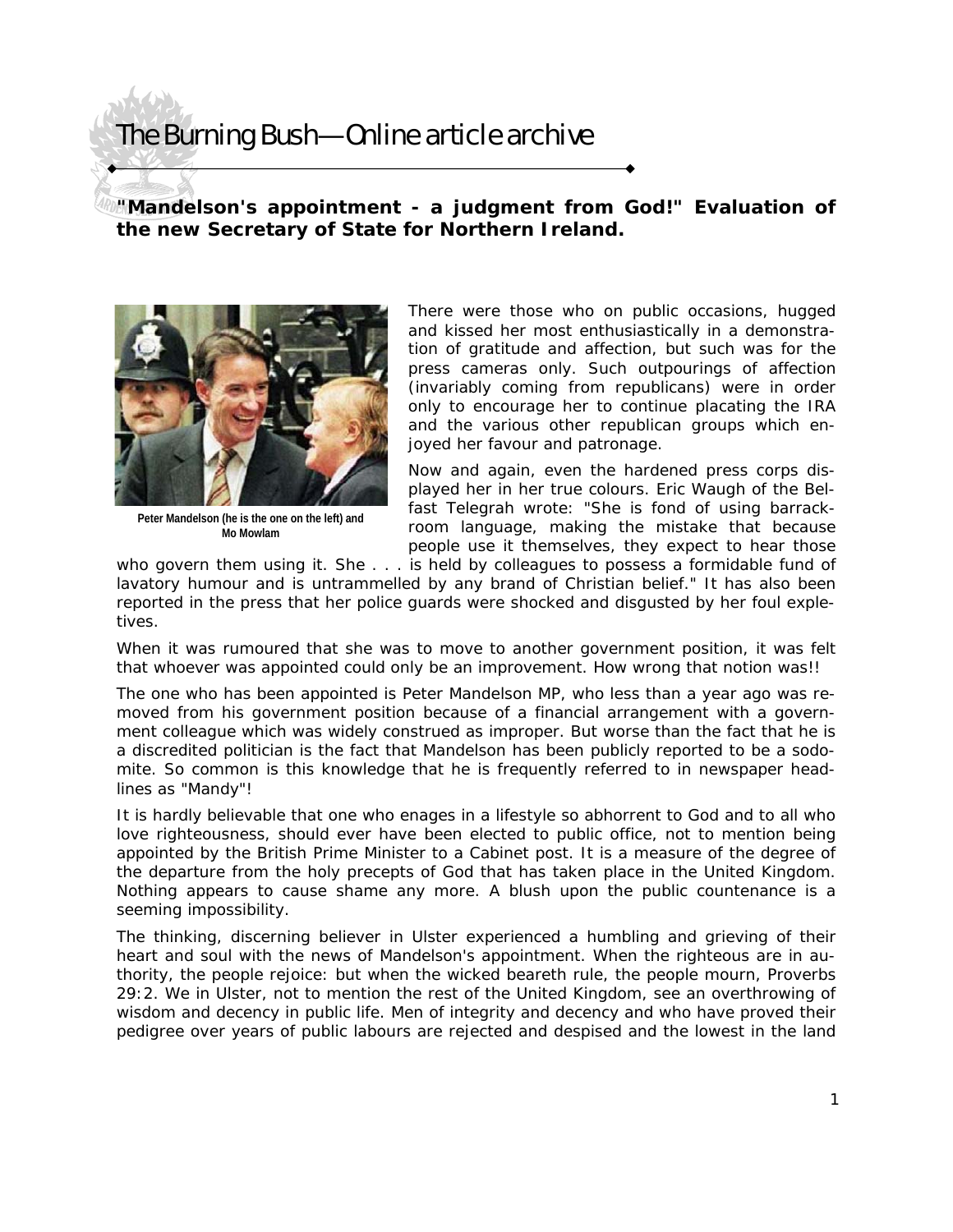## The Burning Bush—Online article archive

exalted. It is surely a token of the judgment of God under which this land sits that such a wicked man should be foisted upon us.

Just what does God say about sodomy?

I will state it clearly now for the time is fast coming when it will be illegal to state, by tongue or pen, what God has to say about this evil. Some leading, so-called fundamentalists are already beginning to lower their voices when speaking against this perversion. Baptist leader, Dr. Jerry Falwell, well known neo-evangelical leader in USA, is one of them. In repsonse to accusations that his teachings have prompted hate crimes against homosexuals, he pledged to carefully examine his language in the future.

Dr. Falwell, chancellor of Liberty University, is co-hosting a summit of gay leaders in Lynchburg, Va. along with Rev. Mel White, a sodomite cleric and co-founder of an outspoken sodomite group, Soulforce. In an interview with Religion and Ethics Newsweekly, a news



**Dr. Jerry Falwell** 

magazine program produced for public television, Falwell said his ministry was being more careful now.

 'There's always room for us to do things better,' he said. 'We have looked very carefully at and will look more carefully in the future at any kind of rhetoric in our writings or preachments or whatever, that might lead someone to have hostility toward anybody, and that includes gays and lesbians,' he told the program. Falwell said he still believed homosexuality was wrong, but was trying to tone down his language against sodomites. He tones down more than language when he cohosts a sodomite conference!

This cowardly retreat before the opposition of the sodomite lobby only encourages legislators to make it an offence under the law to speak against sodomy. Here is God's truth on that lifestyle which our Secretary of State flaunts shamelessly before the world.

*Thou shalt not lie with mankind, as with womankind: it is abomination* , Leviticus 18:22.

*If a man also lie with mankind, as he lieth with a woman, both of them have committed an abomination: they shall surely be put to death; their blood shall be upon them,* Leviticus 20:13.

*Wherefore God also gave them up to uncleanness through the lusts of their own hearts, to dishonour their own bodies between themselves . . . . For this cause God gave them up unto vile affections: for even their women did change the natural use into that which is against nature: and likewise also the men, leaving the natural use of the woman, burned in their lust one toward another; men with men working that which is unseemly, and receiving in themselves that recompence of their error which was meet. And even as they did not like to retain God in their knowledge, God gave them over to a reprobate mind, to do those things which are not convenient. . . . Who knowing the judgment of God, that they which commit such things are worthy of death, not only do the same, but have pleasure in them that do them* , Romans 1:24, 26-28, 32.

*Know ye not that the unrighteous shall not inherit the kingdom of God? Be not deceived: neither fornicators, nor idolaters, nor adulterers, nor effeminate, nor abusers of them-*